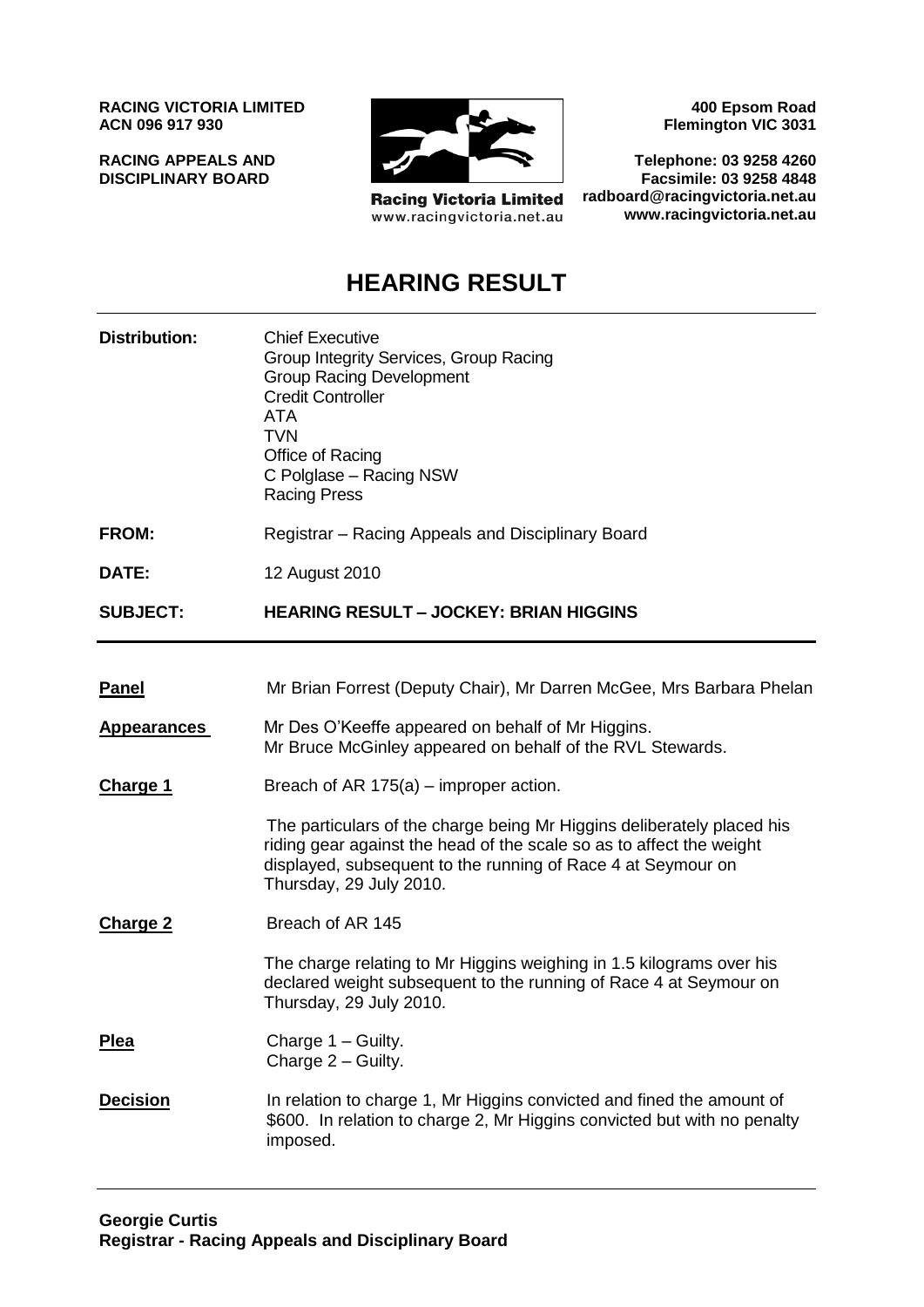# **TRANSCRIPT OF**

# **PROCEEDINGS**

## **RACING APPEALS AND DISCIPLINARY BOARD**

\_\_\_\_\_\_\_\_\_\_\_\_\_\_\_\_\_\_\_\_\_\_\_\_\_\_\_\_\_\_\_\_\_\_\_\_\_\_\_\_\_\_\_\_\_\_\_\_\_\_\_\_\_\_\_\_\_\_\_\_\_\_\_

**MR B. FORREST, Deputy Chairman MR D. McGEE MRS B. PHELAN**

## **EXTRACT OF PROCEEDINGS**

## **DECISION**

**JOCKEY: BRIAN HIGGINS**

#### **MELBOURNE**

#### **THURSDAY, 12 AUGUST 2010**

MR B. McGINLEY appeared on behalf of the RVL Stewards

MR D. O'KEEFFE appeared on behalf of Mr B. Higgins